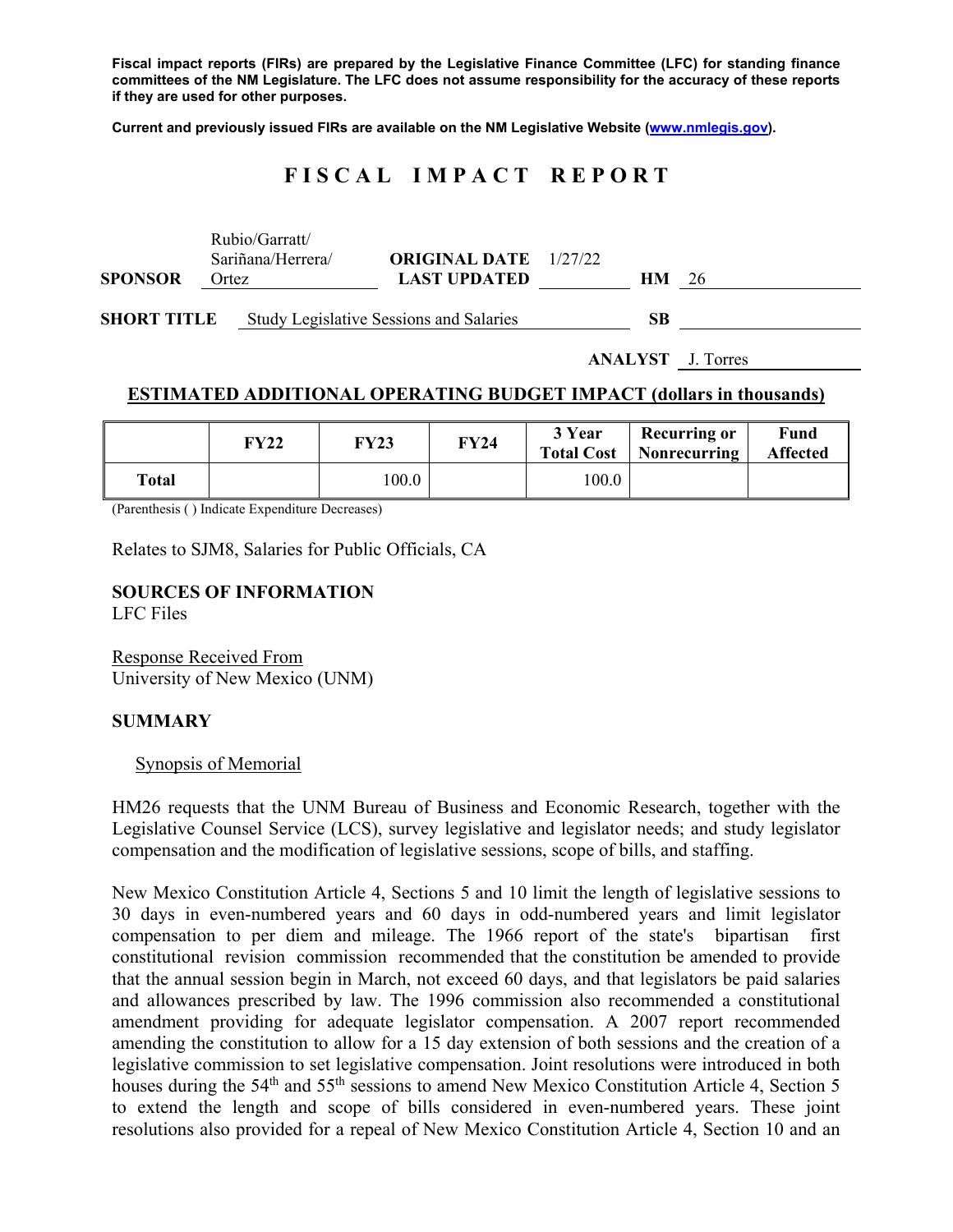# **House Memorial 26 – Page 2**

enactment of a replacement provision seeking to either establish a "public officer salary commission" or to have legislator salaries established by the state ethics commission.

There is no effective date of this memorial. It is assumed that the effective date is 90 days following adjournment of the Legislature.

# **FISCAL IMPLICATIONS**

UNM provided the following:

The total cost of this study includes estimates of UNM Bureau and Economic Research (BBER) staff salaries, student hourly compensation, fringe benefits for staff and students, and other direct costs including printing, materials, and travel costs associated with completing and presenting the research.

| <b>Position</b>             | <b>Salary</b>                                                 | Required | Compensation |  |
|-----------------------------|---------------------------------------------------------------|----------|--------------|--|
|                             |                                                               |          |              |  |
| <b>Acting Director</b>      | 85,983                                                        | 2.5      | 17,913       |  |
| <b>Research Scientist 2</b> | 50,750                                                        | 9        | 38,062       |  |
| Senior Program Manager      | 68,475                                                        | 2        | 11,412       |  |
| Unit Administrator          | 48,720                                                        |          | 4,060        |  |
| <b>Student Researcher</b>   | 11.50/hour                                                    | 4        | 1,840        |  |
| <b>Total Compensation</b>   |                                                               |          | 73,287       |  |
|                             |                                                               |          |              |  |
| <b>Fringe Benefits</b>      | $35\%$ for full- $1\%$ for student<br>time staff<br>employees |          | 25,025       |  |
| <b>Other Direct Costs</b>   |                                                               |          | 1,688        |  |
| <b>Total Project Cost</b>   |                                                               |          | 100,000      |  |

Total outyear costs are \$100,000 as documented in the table below.

The results of the requested survey and study may have a significant fiscal impact if the New Mexico Constitution is amended as requested.

## **SIGNIFICANT ISSUES**

Legislative needs are year-round. Legislator services require informed deliberation and decisionmaking in effectively representing a growing number of constituents. Legislators also require a year-round staff. Policy issues and budgetary considerations are becoming much more complex. New Mexico is the only state in the nation that does not pay legislators a salary.

As noted in HM26 and summarized herein, attempts to call for this constitutional amendment date back to at least 1966 and have not yet been successful.